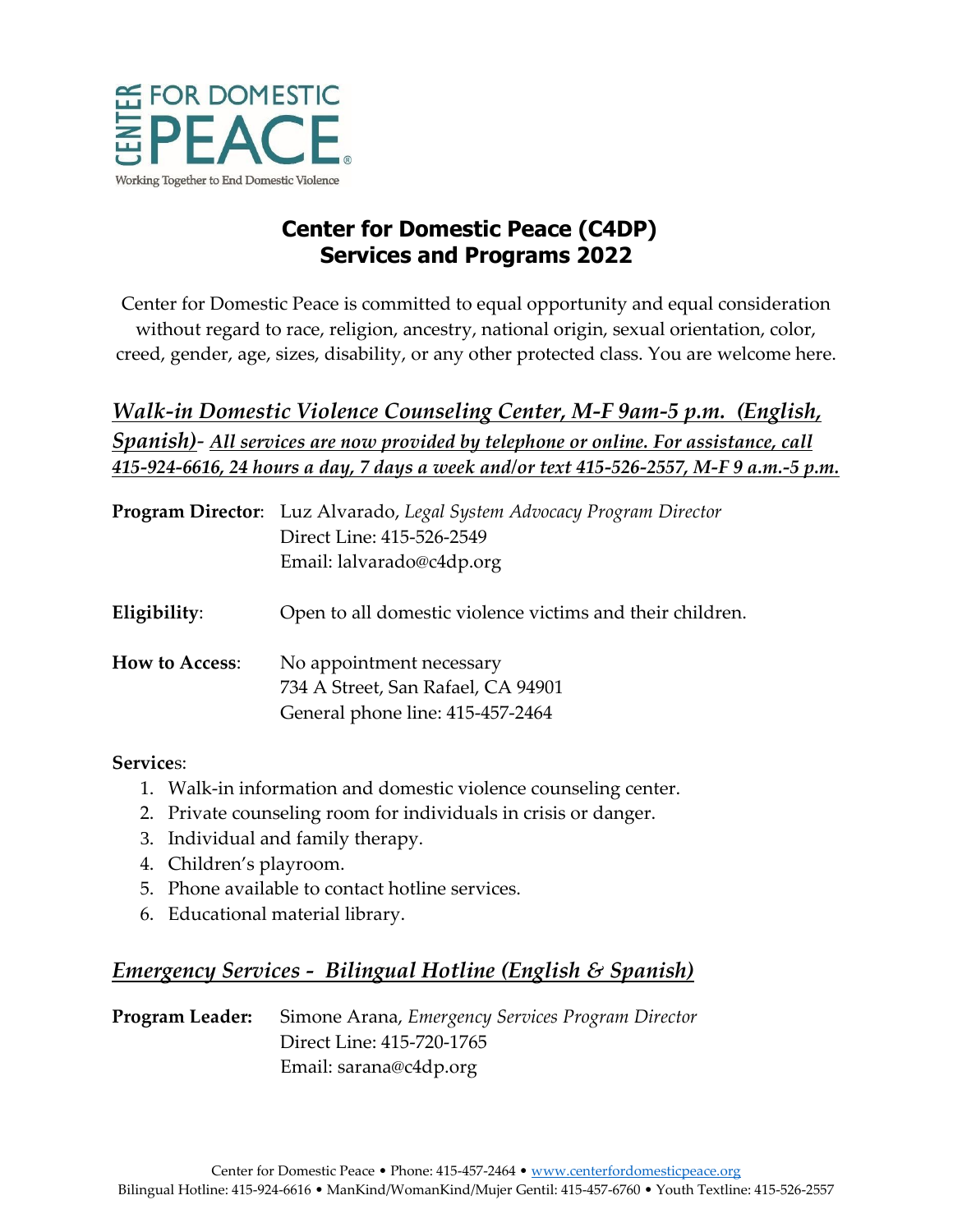#### **Eligibility**: None

**How to Access**: 24-Hour Bilingual Hotline (English & Spanish): 415-924-6616

#### **Services:**

1. Certified domestic violence counselors are available 24/7 to talk to those who are seeking domestic violence information, crisis counseling, and support as they navigate their own unique situation.

- 2. For victims of domestic violence to gain access to our Emergency Shelter.
- 3. To obtain location, dates, and time of confidential support groups (English, Spanish) for those seeking support or more information about domestic violence.
- 4. To make an appointment with an advocate in the Legal Systems Advocacy Program (see below).
- 5. To get help with safety planning, whether the caller is going to stay in a questionable relationship, is ready to leave the relationship, is in the process of leaving, or has left.
- 6. 24/7 risk assessment as things change.
- 7. Empowerment by receiving information and gaining access to resources for help to break isolation, creating self-directed safety plans, better understanding risks created by an abuser, being linked to community referrals, and support for selfdetermination and decision-making.

## *Emergency Services – Shelter (English & Spanish)*

| Program Leader: | Simone Arana, Emergency Services Program Director<br>Direct Line: 415-523-0371<br>Email: sarana@c4dp.org |
|-----------------|----------------------------------------------------------------------------------------------------------|
| Eligibility:    | Fleeing and/or navigating domestic violence relationship                                                 |
| How to Access:  | 24-Hour Bilingual Hotline (English & Spanish): 415-924-6616                                              |

#### **Services:**

- 1. 30-bed emergency shelter.
- 2. Provides victims of domestic violence and their children with a safe, confidential refuge in a home-like environment.
- 3. Operates 24 hours a day, 7 days a week, 365 days a year.
- 4. Access to counseling, food, clothing, support groups, children's services including play activities, childcare, and transportation.
- 5. Staff works one-on-one with each guest to help them design and carry out their safety plans.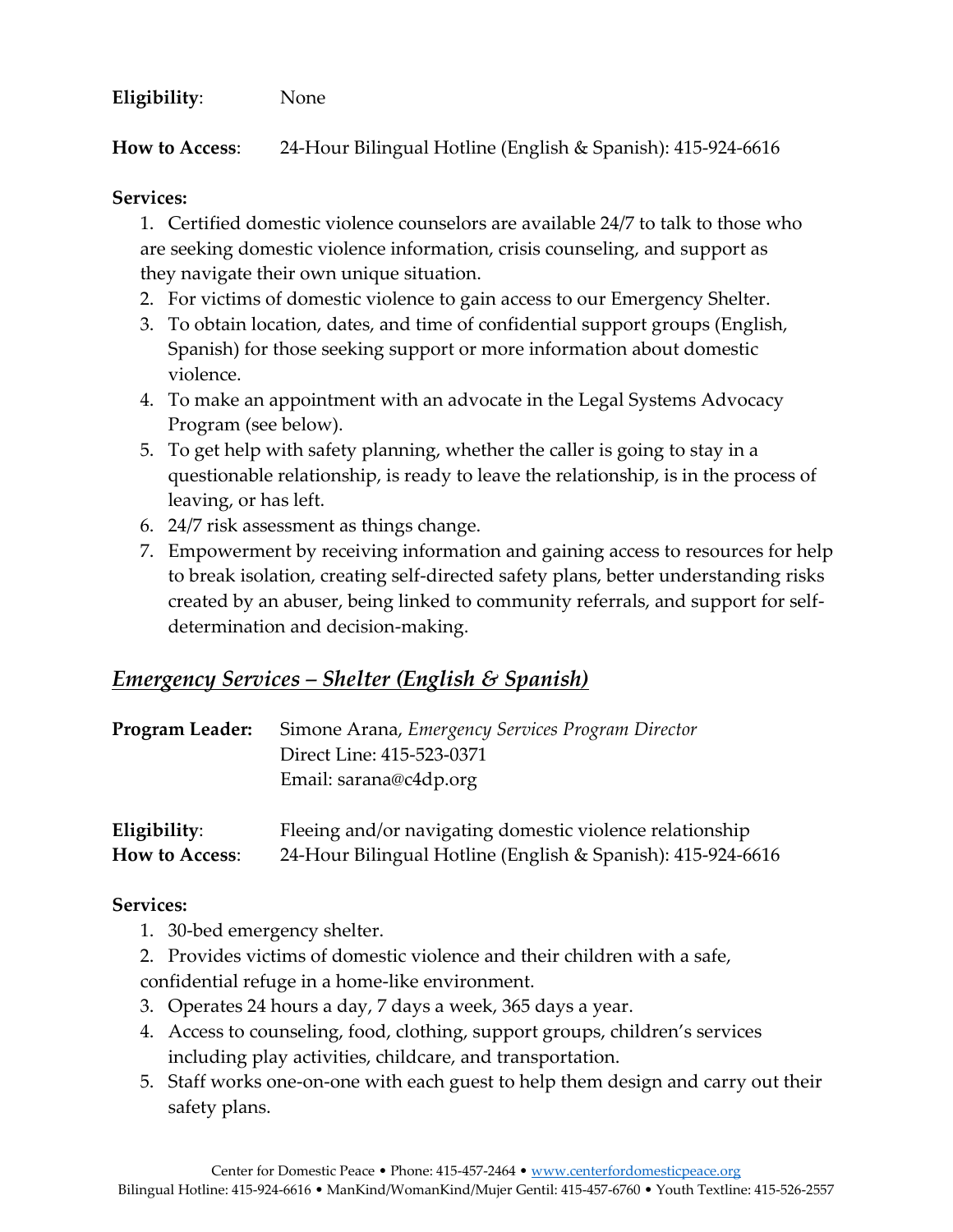- 6. Provide California Safe at Home program for victims of domestic violence in Marin County (confidential address program) – applications available.
- 7. Protection order, court, social service, medical accompaniment.
- 8. Relocation assistance.
- 9. Assistance meeting other legal, housing, mental health, immigration and related needs through referrals and connections to community resources.
- 10. ADA accessible.

## *Second Step Transitional Housing (English, Spanish)*

|                       | <b>Program Director:</b> Encarny Aguado-Amsems, Transitional Housing Services Director<br>Direct Line: 415-456-8347<br>Email: eaguado-amsems@c4dp.org |
|-----------------------|-------------------------------------------------------------------------------------------------------------------------------------------------------|
| Eligibility:          | Survivors of domestic violence with children<br>Ability to pay minimum required rent                                                                  |
| <b>How to Access:</b> | Call 415-457-2464 to check availability.                                                                                                              |

#### **Services:**

- 1. 21 units of transitional housing in two sites.
- 2. Safe, affordable place to live for 12 months.
- 3. Occupational and financial empowerment program consisting of individualized case management, domestic violence counseling, educational classes, life skillbuilding workshops, support groups, and assistance in securing long-term housing after departure from the program.
- 4. Residents develop and implement an Individualized Self-Sufficiency Plan to move toward economic independence and address factors to avoid long-term poverty.
- 5. All services are provided in English and Spanish and are tailored to meet the special ability-related needs of disabled individuals.

# *Legal Systems Advocacy Program (English, Spanish)*

**Program Director**: Luz Alvarado, *Legal Systems Advocacy Program Director* Direct Line: 415-526-2549 Email: [lalvarado@c4dp.org](mailto:lalvarado@c4dp.org)

**Eligibility**: Current or planned involvement in criminal justice system,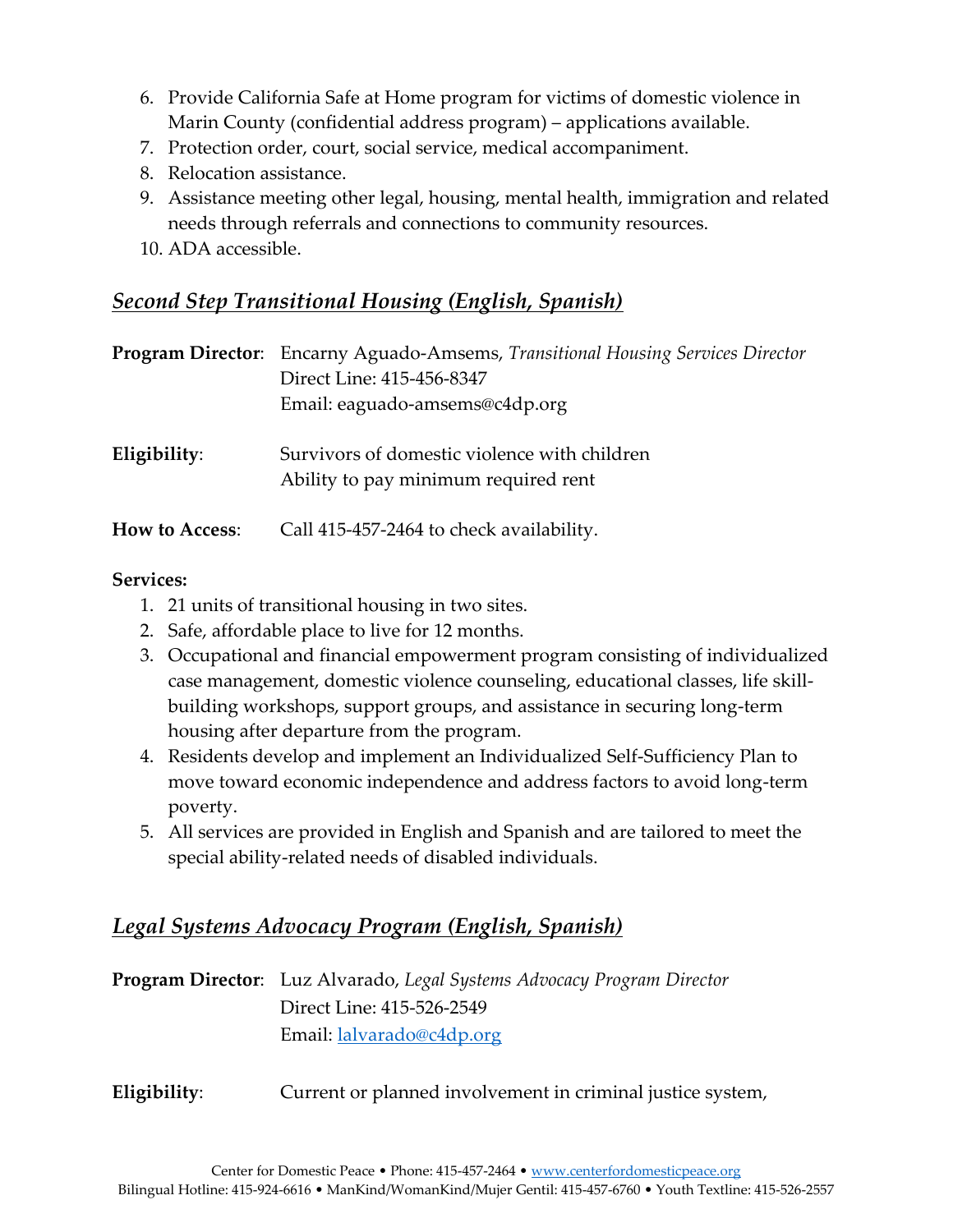including court, law enforcement, immigration, child protection and domestic violence restraining orders related to domestic violence victimization

**How to Access:** By appointment only. Make an appointment by calling the Center for Domestic Peace 24-Hour Bilingual Hotline (English & Spanish): 415-924-6616

#### **Services: Legal Systems Advocacy**

- 1. Guidance, education, advocacy and accompaniment with the following legal systems: criminal court proceedings, law enforcement, immigration, child protection, domestic violence restraining orders, including those with child custody. Note: assistance with custody is limited to restraining order issues only. *Ongoing custody case support is not provided.*
- 2. Accompaniment to meetings with District Attorney; criminal hearings where victim has been subpoenaed; sentencing; filing of police reports; law enforcement follow-up investigations; child protection meetings with social workers; restraining order hearings; custody mediation when there is a domestic violence restraining order involved; etc.
- 3. Notification of case status, hearing dates, plea agreements, and sentencing terms.
- 4. Guidance with immigration relief pertaining to domestic violence, including U Visa, VAWA, and asylum.
- 5. Referrals to domestic violence knowledgeable attorneys.
- 6. Referrals to community resources for other needs.
- 7. Certified provider of California Safe at Home program for victims of domestic violence in Marin County (confidential address program) – applications available.

# *ManKind (English)/WomanKind (English)/Mujer Gentil (Spanish) Programs for Abusers*

|                       | Program Administrator: Fabiola Fernandez, ManKind/WomanKind/Mujer                                   |
|-----------------------|-----------------------------------------------------------------------------------------------------|
|                       | Gentil Administrator                                                                                |
|                       | Contact Line: 415-457-6760                                                                          |
|                       | Email: ffernandez@c4dp.org                                                                          |
| Eligibility:          | Open to anyone wanting to stop their violence or abusive<br>behavior, whether court ordered or not. |
| <b>How to Access:</b> | Call 415-457-6760 to register for online classes.                                                   |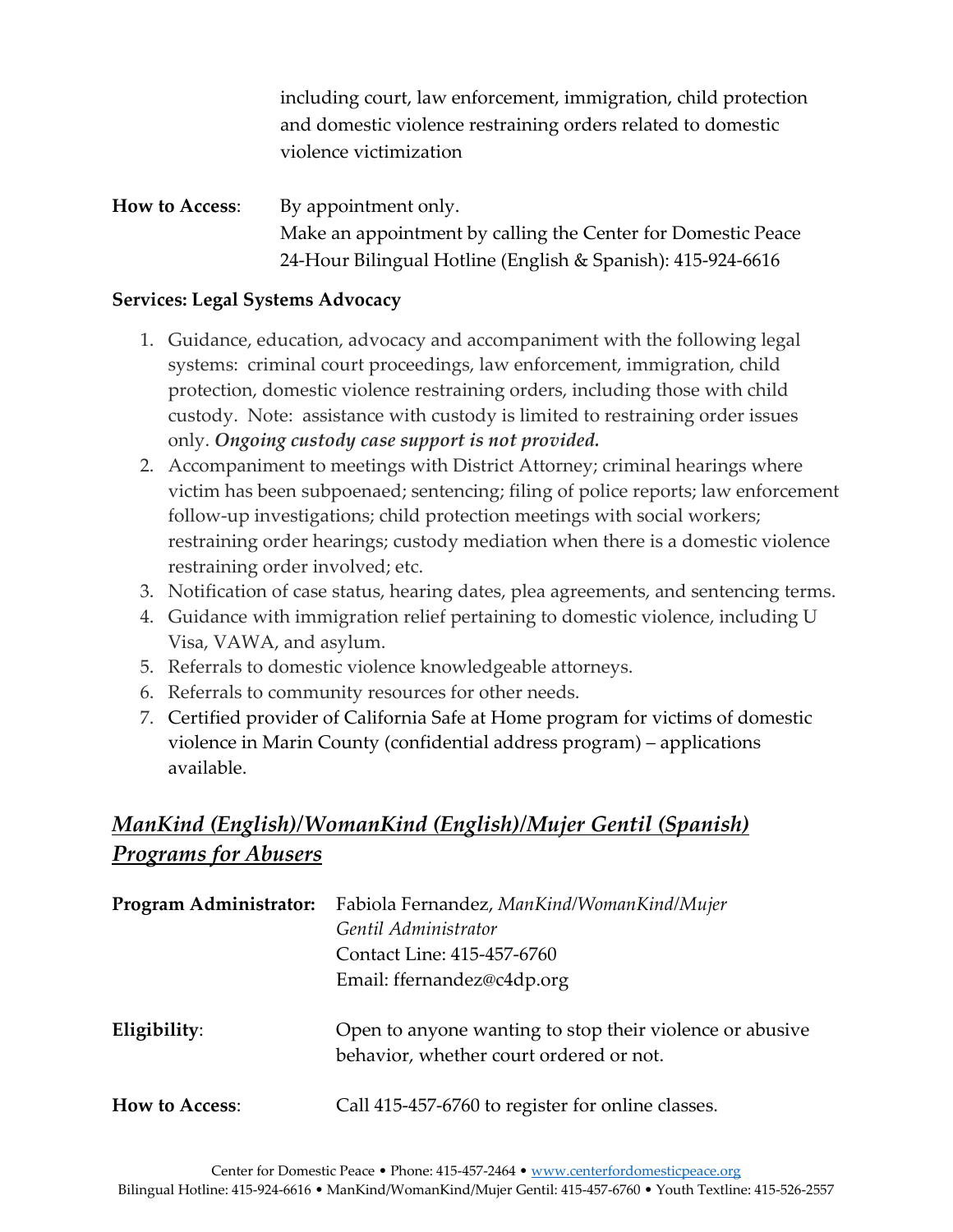### **Services:**

### **Mankind/Womankind/Mujer Gentil Classes**

- 1. Certified batterer intervention classes (gender-specific) for men and women seeking to stop their abusive and violent behavior or who are court-ordered.
- 2. 52-week program focusing on ways to end domestic violence, including stopping physical violence, emotional violence and all related abuse.
- 3. Individuals learn to take responsibility for their behaviors by not denying or minimizing their former abuse, not blaming the victim, not colluding with other abusers as a way of ignoring the violence.
- 4. Uses a peer education approach to teach abusers how to stop their violence and how to replace their behaviors with healthy and equal relating techniques.

## *Children, Youth and Community Prevention Division (English, Spanish)*

**Manager**: Meghan Kehoe, *Children, Youth, and Community Prevention Division Manager* Direct line: 415-526-2535 Email: mkehoe@c4dp.org

### **Eligibility**:

- 1. **Dating and Domestic Abuse Counseling and Advocacy Services** open to anyone ages 12-24 who have witnessed or experienced domestic violence and are seeking help, counseling, advocacy, or shelter.
- 2. **Therapy Services** for families and individuals. Multi Family therapy for survivor parents and their children (no age limit). Individual therapy for victims and their children.
- 3. **Marin Against Youth Abuse Prevention Services** for groups and institutions such as schools, clubs, college campuses) that want their members to become agents of change to end dating abuse.

**How to Access**: Call the numbers listed on each program area below.

### **Dating and Domestic Abuse Counseling and Advocacy:**

### **Marin Youth Services Text Line - 415- 526-2557**

- 1. Youth friendly text line, Monday-Friday, 9:00 am 5:00 p.m. , tailored for ages 12-24 who are seeking information about the safety of their relationship with someone they are hanging out or hooking up with or dating.
- 2. Telephone counseling, advocacy, and shelter Screening, risk assessment and safety planning for dating abuse.
- 3. Online and mobile access.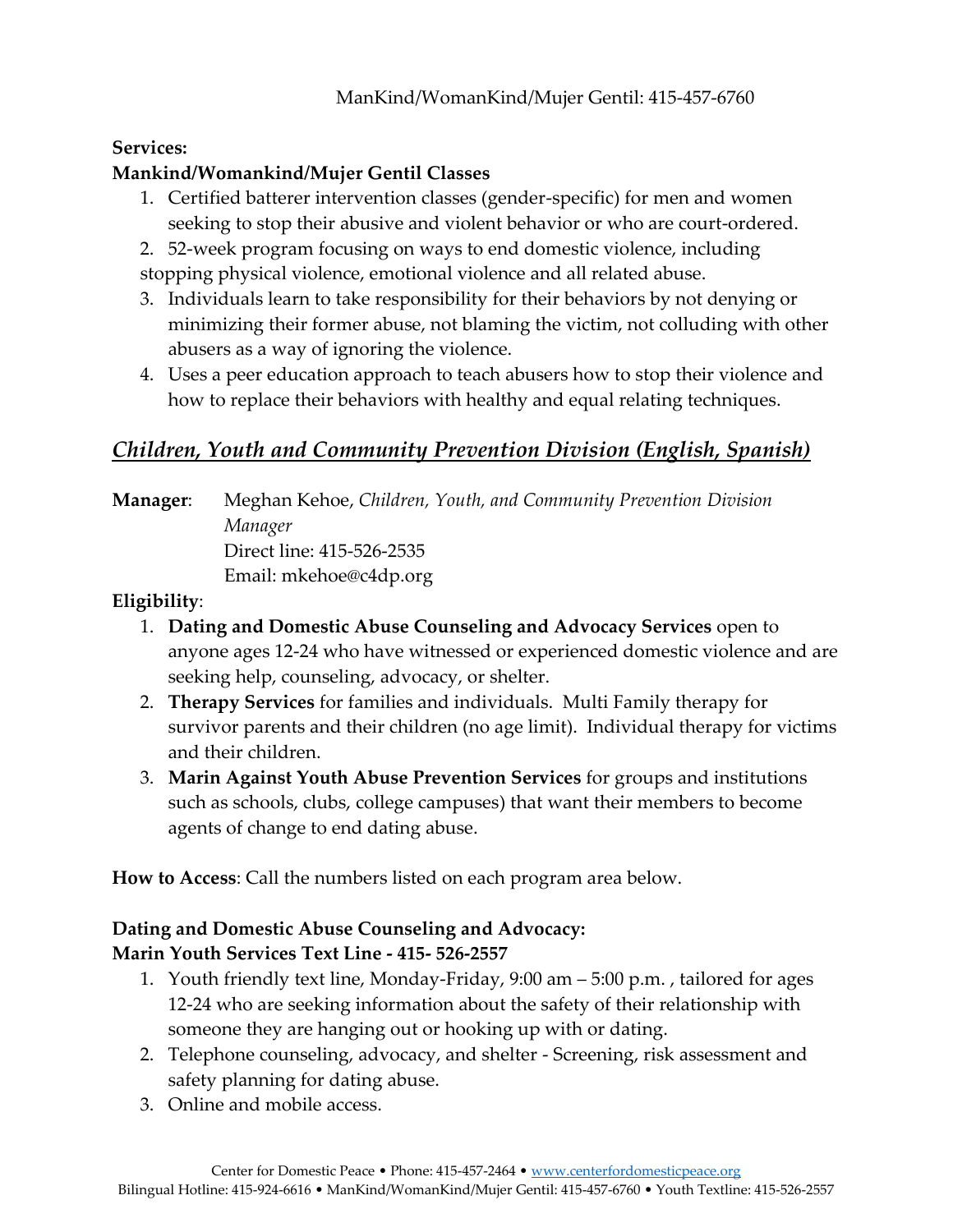4. SUSPENDED DURING SHELTER IN PLACE: Teen Tuesday at Huckleberry Youth Programs at Montecito Plaza from 1-4 p.m.

5. College of Marin counseling services and Dominican University upon request.

## **Prevention Services:**

### **Marin Against Youth Abuse – Call Jonathan Deras, 415-526-2536**

1. Online access opportunity for youth in high school and college to become leaders who conduct education campaigns and enact change in youth culture regarding dating abuse.

- 2. Training on becoming Healthy Relationship Advocates on their campuses.
- 3. Youth Liaisons to the Marin Coordinated Community Response to Domestic Violence Network.

### **Champion Men's Zone- Call Jonathan Deras, 415-526-2536**

1. Online opportunity for those that identify as young boys and men to meet on high school and college campuses to talk about healthy masculinity and prevention of domestic violence and dating abuse.

## **Therapy Services & Case Management (English & Spanish): Call Bilingual Case Manager 415-526-2553**

- 1. Individual Tele-Therapy for survivors and their children
	- **How to Access**: Schedule an appointment with our Bilingual Case Manager 415-526-2553

2. Temporarily Suspended: Bilingual Mobile Therapy Team available to meet inperson with victims who are in remote locations, especially West Marin and Southern Marin areas.

- **How to Access**: Schedule an appointment with our Bilingual Case Manager 415-526-2553
- 3. In This Together: multifamily, group therapy, and case management
	- How to Access: Groups are on Zoom on Thursday evenings 5 p.m. 6:30 p.m. Zoom session opens at 4:45 p.m. **Group begins promptly at 5 p.m.** Call our Bilingual Case Manager 415-526-2553

## *Empowerment Support Groups (English, Spanish)*

**Manager**: Meghan Kehoe, *Children, Youth, and Community Prevention Division*